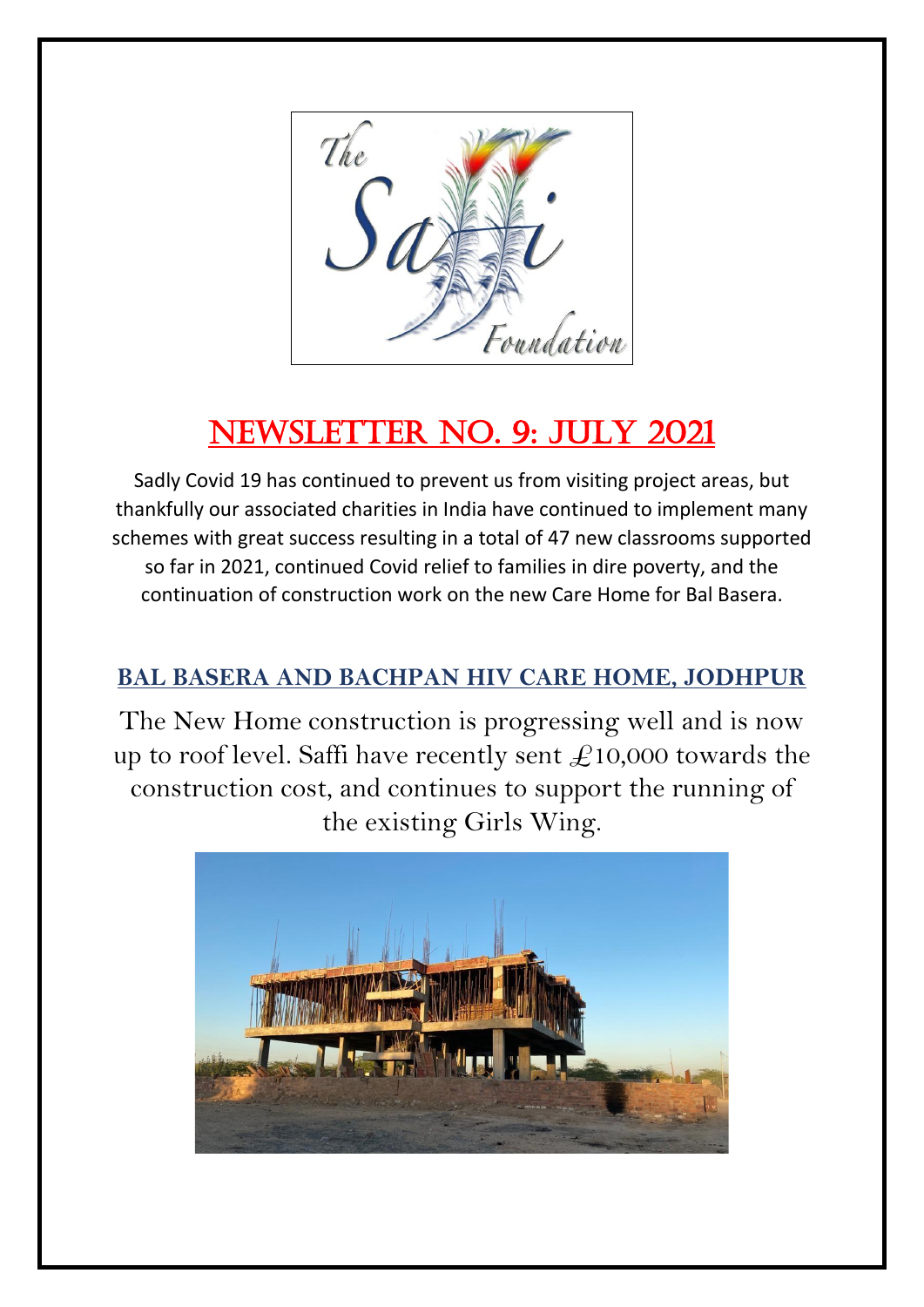## **I-INDIA**

In June as the second wave of Covid struck India so badly, Saffi donated \$10,000 to assist with the supply and distribution of dry ration kits, medical supplies at the Covid Care Centre, face mask production and distribution, in the urban and rural areas of Jaipur in Rajasthan.

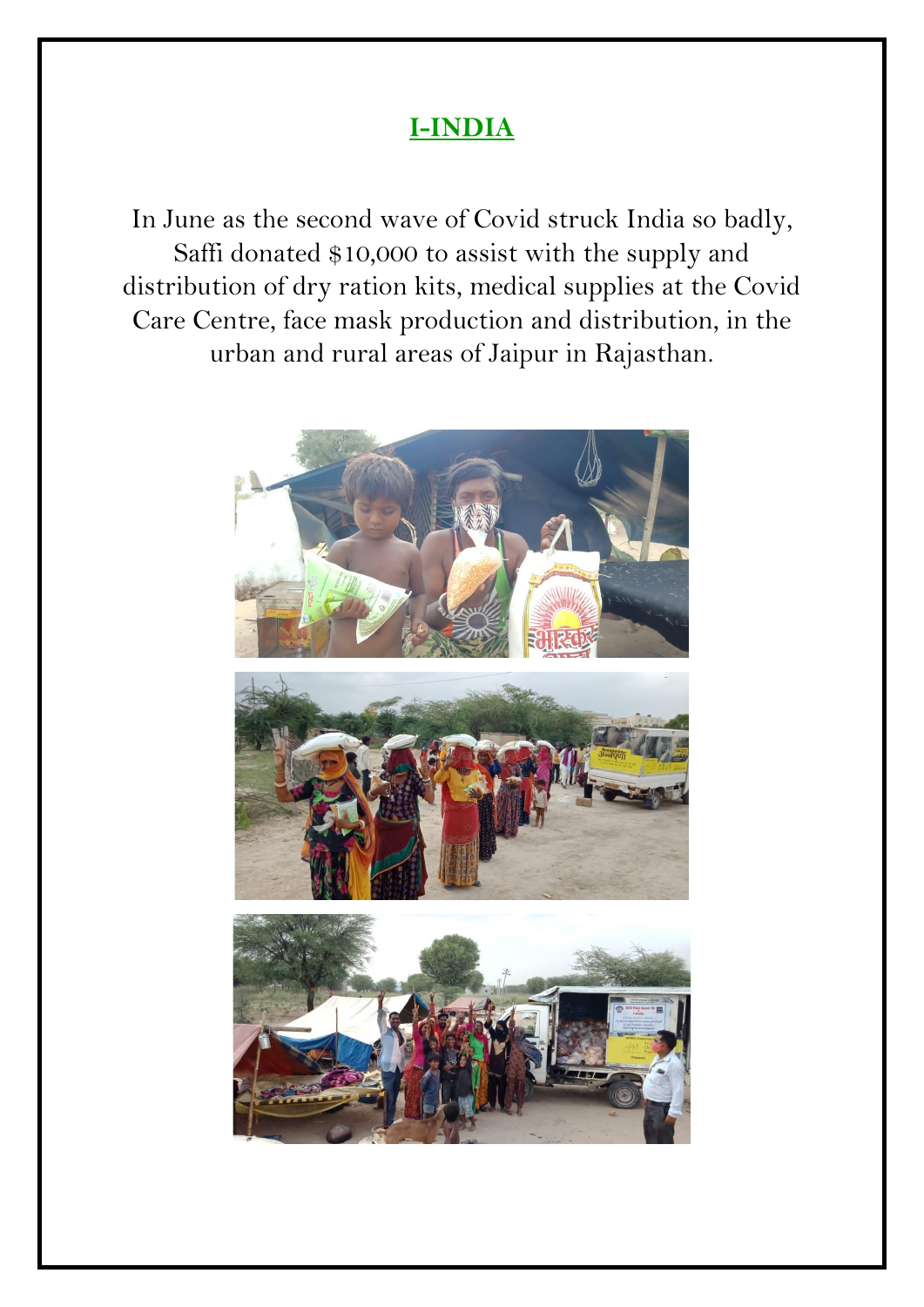The new classrooms construction is now nearing completion as shown below and in the current pandemic is being used as a base from where to receive dry ration supplies.



## **ROUND TABLE INDIA – FREEDOM THROUGH EDUCATION**

Still in top gear, the Rajasthan Round Table groups have given Saffi the opportunity to support the new build of 47 classrooms in 11 very deserving schools in several villages, towns and cities throughout Rajasthan since the beginning of this year, with donations totalling approx.  $\pounds$ 75,000. Please look at the attached presentation for a project at Ajmer which demonstrates the typical incredible poor standards of schools in need of upgrading.

One project which commenced at the end of last year and completed in June is an English Medium school in Jaipur (Mahatma Gandhi English Medium School, VidhyaDhar Nagar) which now has 12 new classrooms and 8 renovated old classrooms. Such is the success of this project, there is now a waiting list of 2,000 students to join the school. Another donor is funding new computers for the school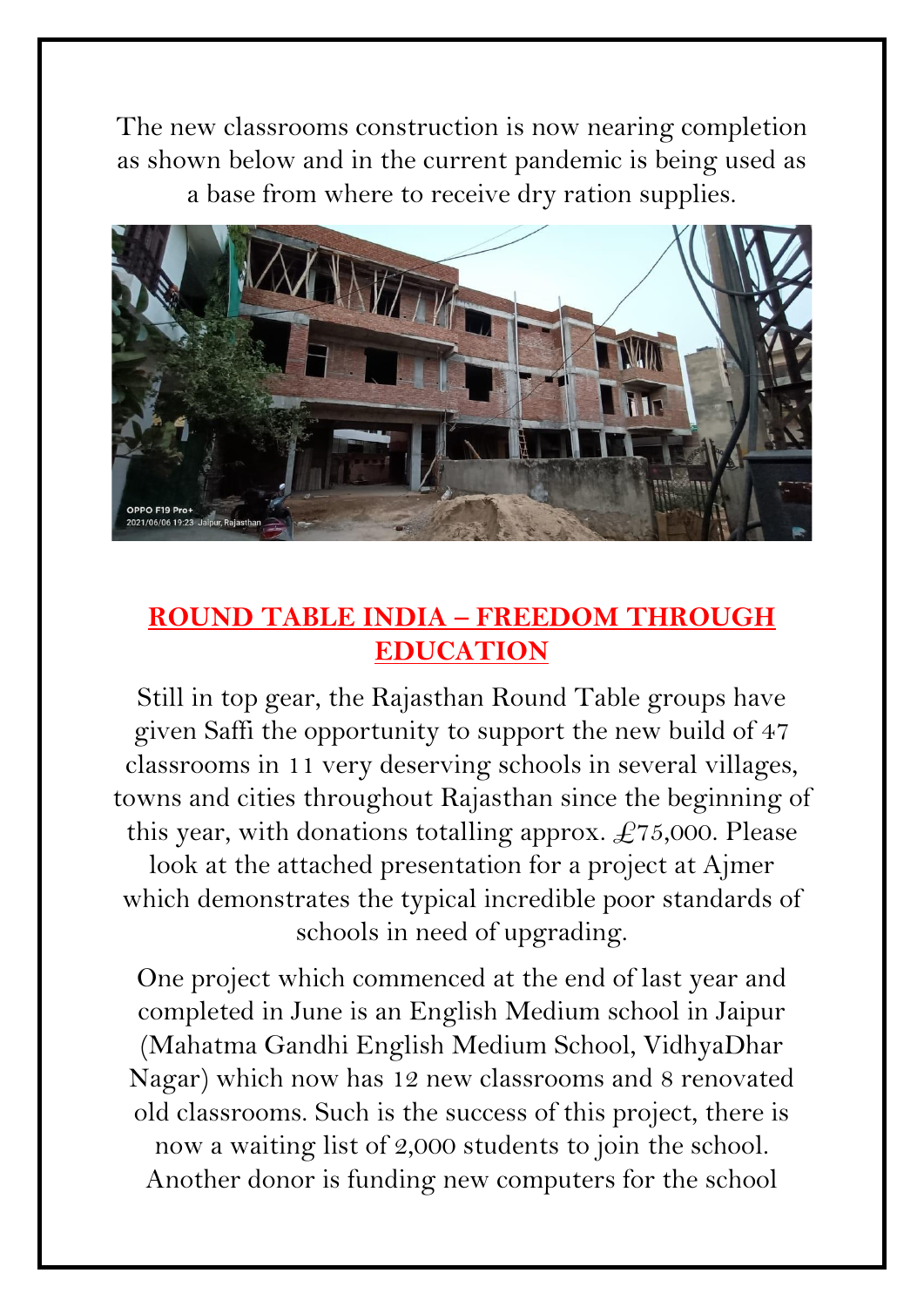whilst Saffi are funding the furniture for the computers and desks for extra pupils.



Mahatma Gandhi English Medium School, VidhyaDhar Nagar

The second attachment to this newsletter provides a summary produced by the Round Table (as we are unable to visit India) of all the projects supported by Saffi over their financial year July 202-June 2021. I'm sure you will agree the Round Table attainments are absolutely amazing and commendable to the highest rank.